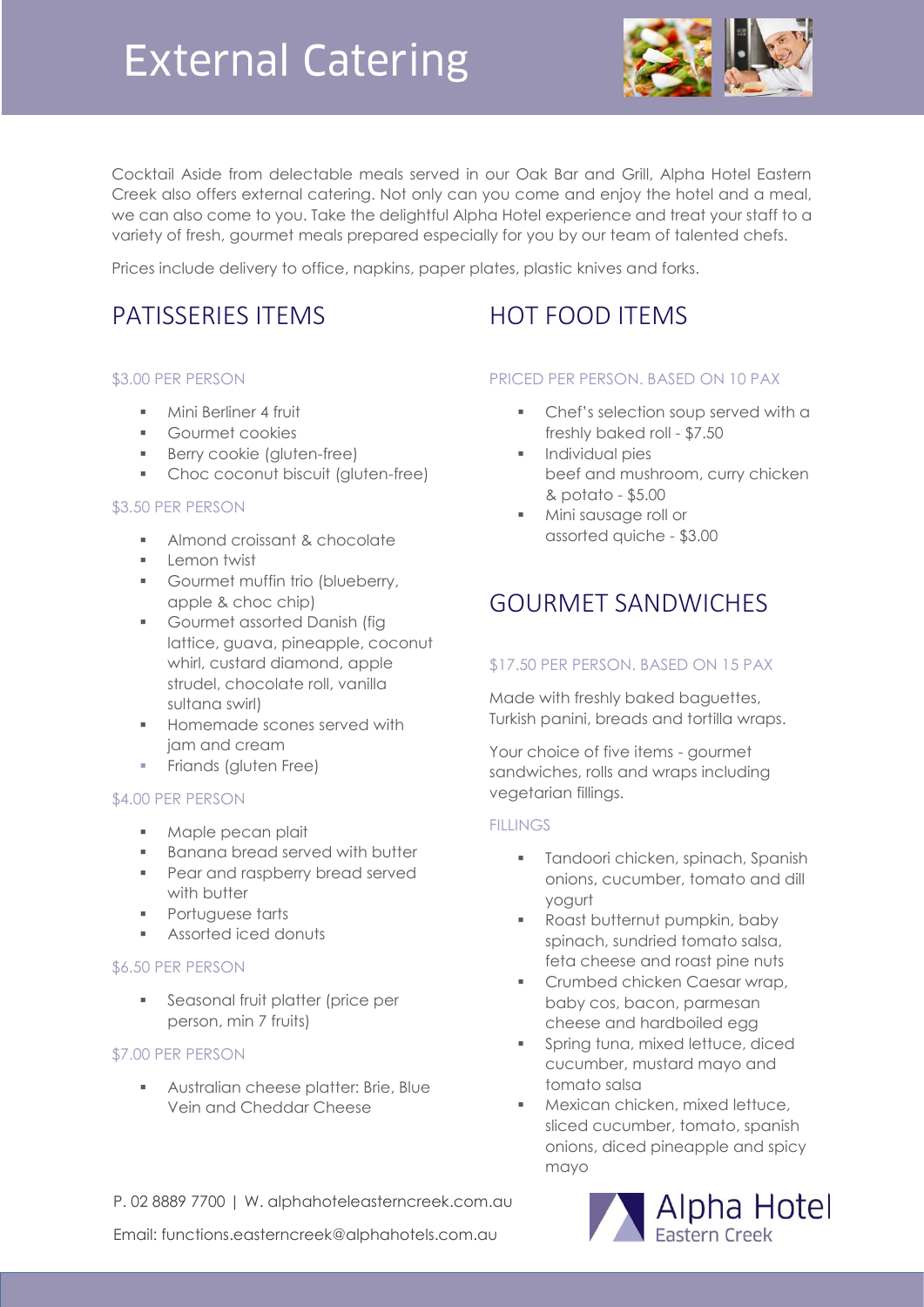

# GOURMET BAKED BAGUETTES & ROLL

### \$17.50 PER PERSON. BASED ON 15 PAX

Selection of Sesame seed bagel, seeded roll, gourmet pumpkin seed roll, gourmet multigrain roll, Turkish panini,

### **FILLINGS**

- **Roast turkey breast, mixed lettuce,** gourmet sliced tomato, shaved cucumber, snow peas sprouts, king island brie cheese and cranberry mayo
- **Smoked Atlantic salmon, mixed** lettuce, sliced cucumber, Spanish onion, baby capers, dill yogurt
- Danish prosciutto, baby English spinach, marinated roast capsicum, sliced spanish onion, feta cheese & basil pesto
- Roast beef, baby lettuce, gourmet sliced tomato, beetroot, tasty cheese, shaved cucumber and tomato relish or sweet mustard pickle
- Italian style roast vegetables, baby English spinach, marinated roast eggplant, grilled zucchini, semi dried tomato, basil pesto

### Gluten free sandwich options:

- **EXEC** Chicken, lettuce, tomato & mayo sandwich
- **Garden fresh salad sandwich**
- **Farms** Grilled Italian vegetable sandwich
- **Smoked salmon, capers, baby** lettuce, cucumber & Spanish onion sandwich

# GOURMET SANDWICH RANGE

### \$17.50 PER PERSON. BASED ON 15 PAX

Selection of white bread, multigrain bread or brown bread.

### **FILLINGS**

- **Barbecue chicken, mixed baby** lettuce, sliced gourmet tomato, seeded mustard mayo and tasty cheese
- Doubled smoked ham, cream cheese, sliced gourmet tomato, baby mixed lettuce, shaved cucumber & guacamole
- **Freshly sliced pastrami, English** spinach, shaved cucumber, semi dried tomato basil chutney & garlic aioli
- Creamed curried egg, shaved cucumber, sliced beetroot, baby spinach,alfalfa & cracked pepper
- Char grilled veg, eggplant, zucchini, marinated capsicum, English spinach, olive tapenade & mayo
- **Smoked salmon mouse open** sandwich, mixed baby lettuce, shaved cucumber, tomato salsa & alfalfa
- Garden fresh salad sandwich, mixed baby lettuce, gourmet sliced tomato, sliced cucumber, beetroot, shave Spanish onion, avocado olive tapenade

P. 02 8889 7700 | W. alphahoteleasterncreek.com.au Email: functions.easterncreek@alphahotels.com.au

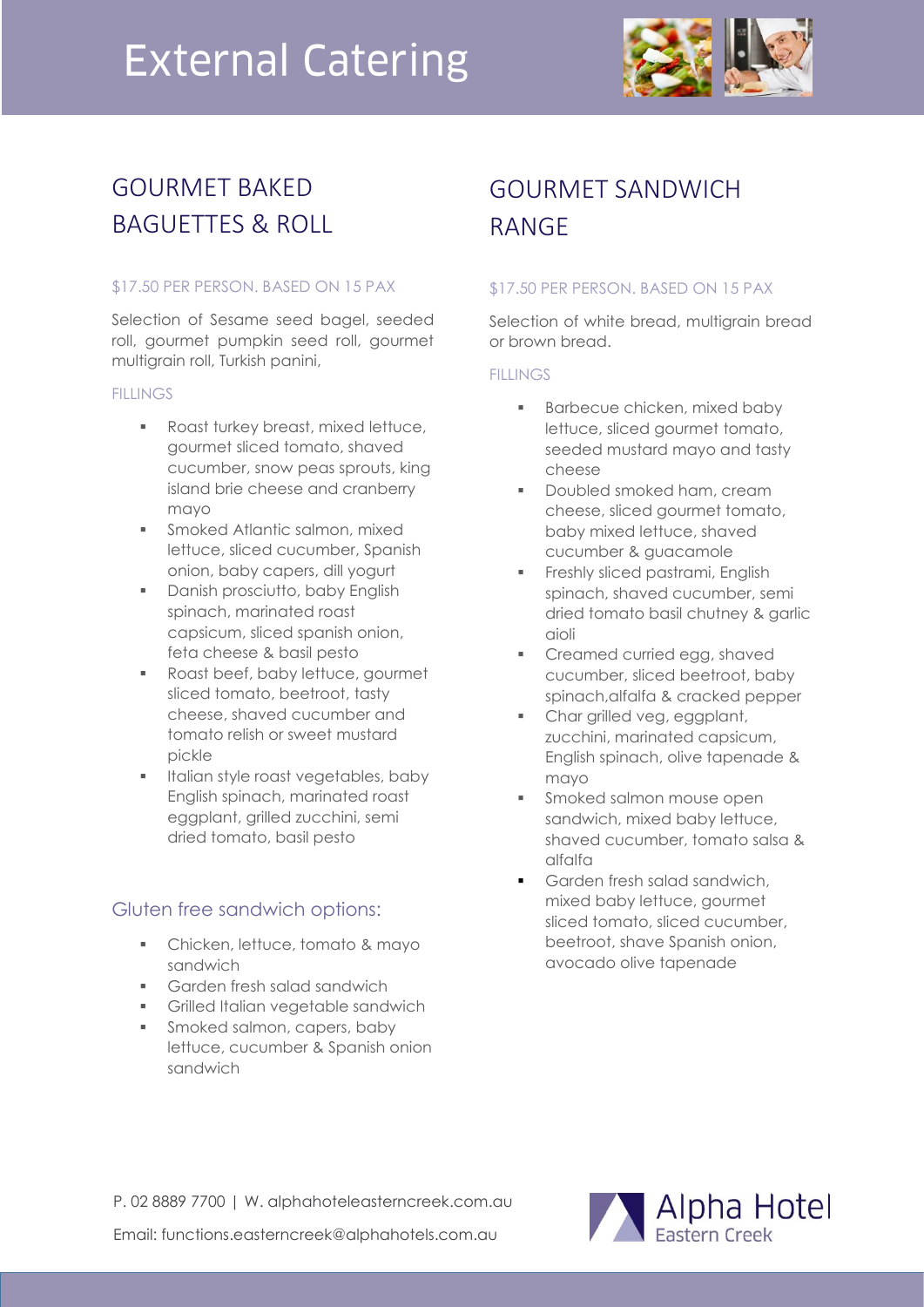

## HOT BUFFET SELECTIONS

PRICES PER PERSON. MINIMUM 10 PAX

### Asian Delight - \$27.50 per person

- **Singapore Noodles**
- **Baked Tandoori chicken breast with** sweet chilli and coriander
- **Mild Malay chicken curry**
- **Stir fried Asian greens**
- Thai green salad
- **Asian egg salad**

### Italiano - \$35.00 per person

- Garlic & herb bread
- **Linguini w/ bacon, mushroom and** parmesan cream sauce or braised beef ravioli with napolitano sauce
- Spinach and ricotta cannelloni or homemade lasagne
- **Assorted wood fired pizza**
- **Tomato, bocconcini & basil salad**
- **Rocket & parmesan salad**

### Stone Baked Wood fired Pizzas \$20per person

- Big Kahuna: Tomato base, ham and pineapple Old Skool: Pepperoni, mushroom and mozzarella cheese Margarita: Fresh tomato, basil and bocconcini cheese
- Backyard BBQ: Ham, bacon, pepperoni, cabanossi, chicken and BBQ sauce Supreme: Pepperoni, ham, Spanish onion, capsicum, mushroom, pineapple and olives

F

- Vegetarian supreme pizza
- **BBQ** chicken: bbq base, chicken, bacon, Spanish onion and mushrooms

### FRESHLY-MADE SALADS

### \$6.00 PER PERSON

Please select 2 items:

- **Mixed leaf salad with freshly sliced** avocado and herb croutons
- **Greek salad with baby cos lettuce** and kalamata olives
- **Traditional Caesar salad with** homemade herb crouton
- **Baby beetroot and asparagus** salad
- **Tomato, boconcini and basil salad**
- **Rocket and parmesan salad**
- **Apple and walnut salad with baby** mixed lettuce tossed in thousand island dressing
- **Thai green salad**
- Asian egg salad
- **Italian vegetable salad with roast** fennel and balsamic mushrooms

### Gluten-free Salad Options

- **Grilled chicken salad**
- Thai beef salad
- Asian style egg salad
- Greek salad
- **Smoked salmon salad with garden** fresh greens
- **Pasta options**
- **Penne pasta with roast Italian** vegetables
- Spiral pasta tossed in Napolitano sauce, rocket, tuna, onions fresh tomato & chives
- **Creamy pasta with smoked salmon** & baby capers



Email: functions.easterncreek@alphahotels.com.au